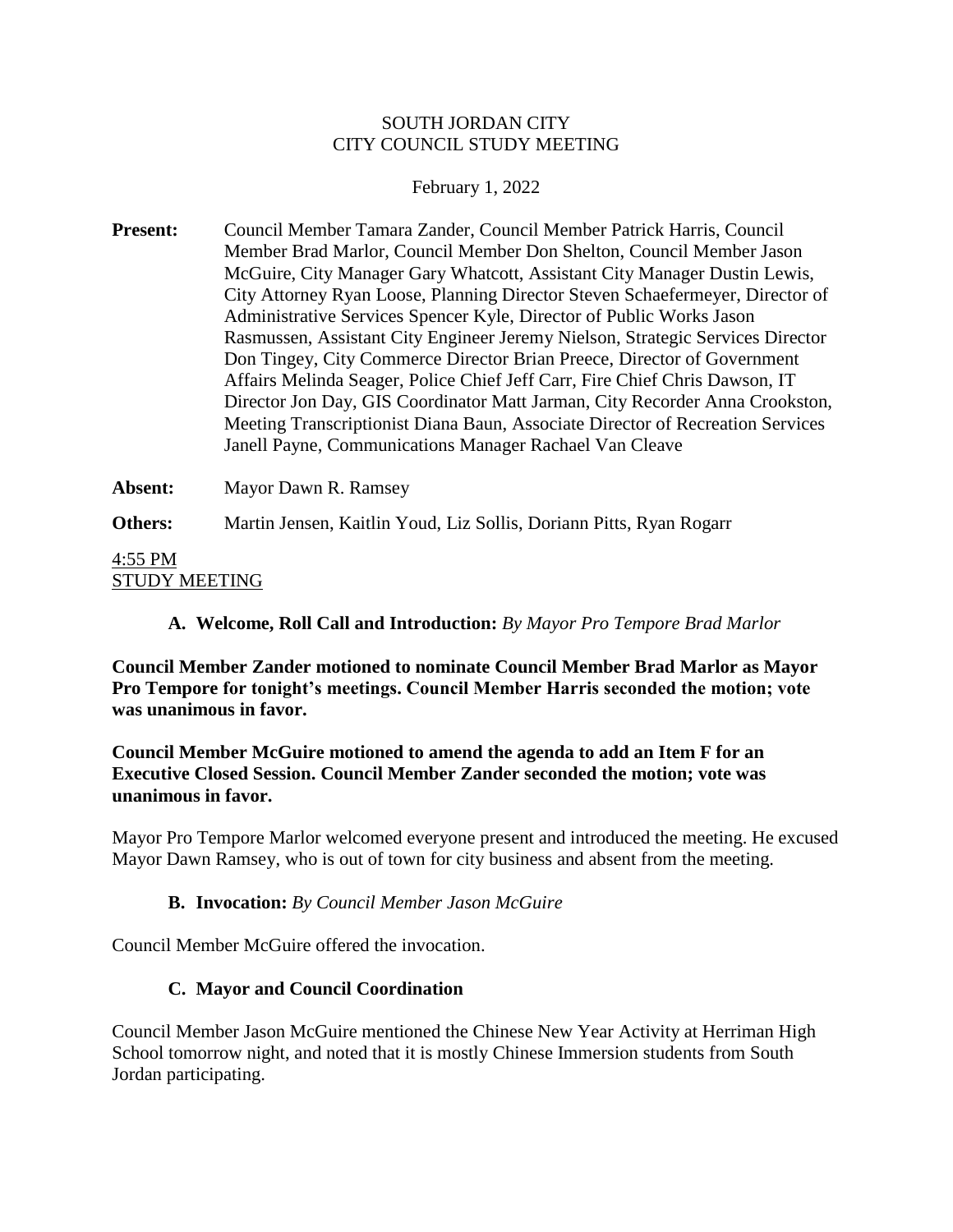Council Member Don Shelton said Saturday morning at 8:00 A.M. will be the Western Growth Coalition legislative update meeting. Their update this last Saturday was well attended by legislators with five in attendance and a total of 30 participants.

# **D. Discussion/Review of Regular Council Meeting**

# **Action Items:**

Resolution R2022-08, Surplus Communications Trailer Resolution R2022-03, Development Agreement, property located at 3773 W. South Jordan Pkwy

# **Public Hearing Items:**

Resolution R2022-04, Amendment to Land Use Map, property located at 3773 W. South Jordan Pkwy Zoning Ordinance 2022-01-Z, Rezone property located at 3773 W. South Jordan Pkwy

City Manager Whatcott said Peterson Development has pulled their items from the agenda for tonight, they were not quite ready for the presentation. The item is being moved to February 15 during the work session meeting.

Council Member McGuire said he spoke with one of the more vocal residents about the proposed Peterson Development item and posted about the item's removal from the meeting to their resident Facebook Page.

Mayor Pro Tempore Marlor asked if Council Member McGuire has been receiving a lot of calls from residents on this item.

Council Member McGuire said not as much this time around. Even when this item was presented to the planning commission, the residents opted for the in-person and zoom options to share their opinions rather than sending in a bunch of emails as they did the last time there was a proposal.

Mayor Pro Tempore Marlor said based on the notes from the planning commission, all three items were rejected by the planning commission unanimously.

# **E. Discussion Items**

## **E.1.** Recreation Center report and update. *(By Salt Lake County Parks & Recreation Director,Martin Jensen)*

City Manager Whatcott said when arrangements were made with Salt Lake County, we asked for periodic updates on the Recreation Center and a chance for us to pass on feedback from residents.

**Martin Jensen** is the Director of Salt Lake County Parks & Recreation, tonight he has brought Doriann Pitts as the Associate Director of Recreation who directly oversees the 23 recreation centers throughout the valley, as well as Ryan Rogarr who is the Facility Manager here at South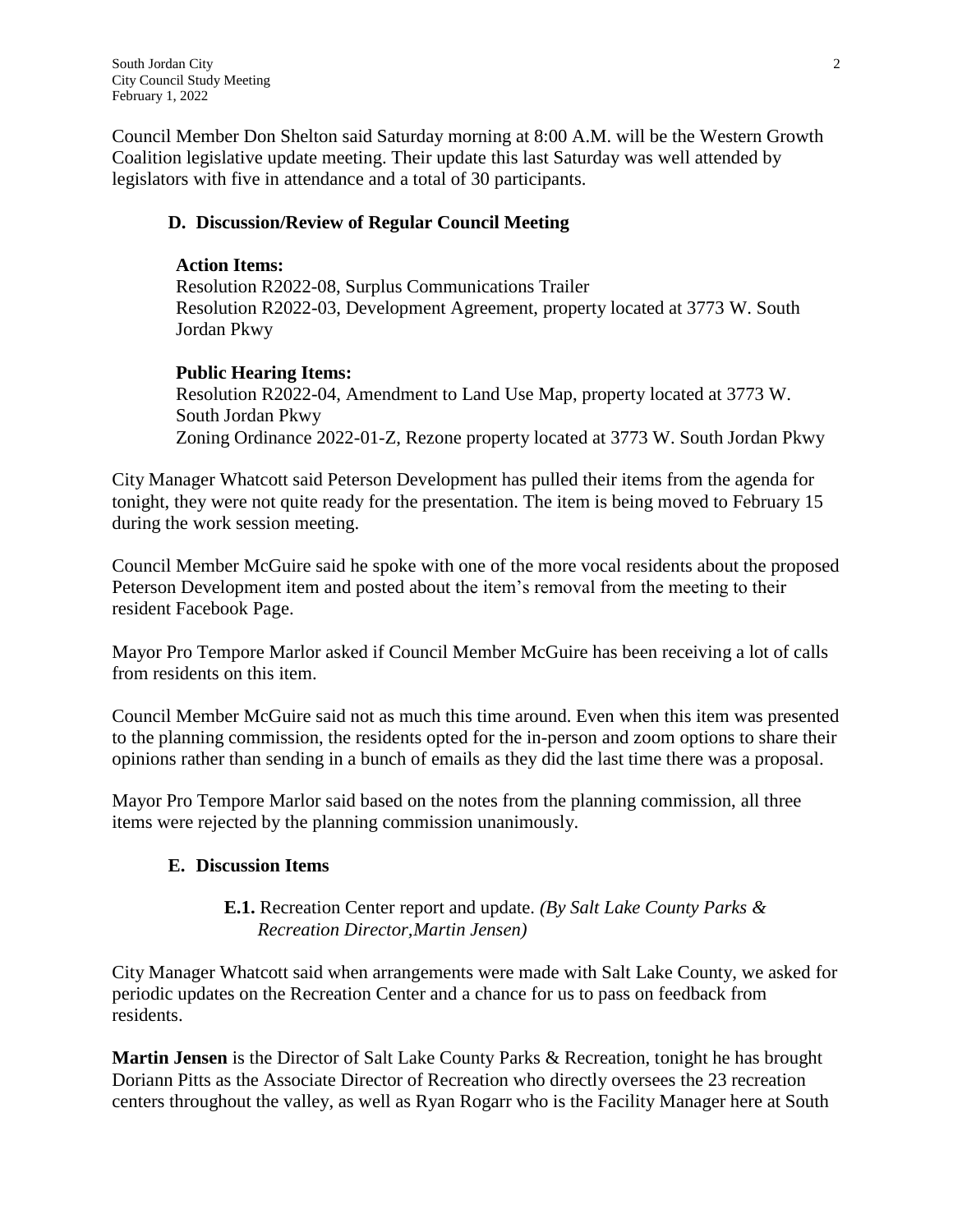Jordan. March 31, 2020 was the day the county was supposed to begin operations at the South Jordan Recreation Center, shut down the Marv Jensen Recreation Center, and open the new Draper Recreation Center. Two weeks prior to this date, Covid hit and the world stopped. Those things all still happened, but it was done differently than had been anticipated. They took over the operation in South Jordan, but at the same time they closed the doors and programming stopped. Since that time, they have been welcoming patrons back into the center, selling memberships, offering programming and continuing to try and make sure they are here to serve South Jordan residents. Memberships are being sold and people are using the facilities. They are able to utilize the South Jordan Recreation Center, but in addition their passes also work for other county recreation centers. The county was grateful to take over a well-maintained building. Since taking over they have made a few adjustments, things like automated systems to regulate and maintain the environment through the central county network and installing an alarm system in the building for safety. They have made some installations in the pool area to help with ventilation and air handling, including rooftop dampers to move air in the aquatic area and system to hopefully make the building more energy efficient and pleasant to use. They have added bleachers in some areas for the Junior Jazz Program spectators. Now that the building is part of the county system, they will also be rotating the equipment out and putting brand new treadmills, fitness equipment and aerobics equipment in the building this year. Operating any county buildings faced challenges during the pandemic, they are currently having trouble hiring seasonal staff, particularly lifeguards. They have had shortages with lifeguards at all their facilities and it's a challenge. They've increased the hourly pay for a lifeguard to \$11-\$16 an hour plus paying for training. Even with the pay increases, they haven't had a lot of applicants. They are having to adjust pool operating hours based on the number of staff available, and they are asking extra lifeguards to move to different facilities where possible. They are proactively trying to recruit, and they know it's an issue that has affected the service level; it's something they are concerned about. He discussed some enhancements coming to the facility, including expanding the pool. The county is still committed to doing that and they set aside \$3 million from their budget in a restricted account to be earmarked for the pool expansion; unfortunately, a pool expansion is more than \$3 million. They are definitely open to it, and would love to see it happen at some point.

Council Member Marlor asked if there was any mention of any future appropriations in the years to come.

Mr. Jensen said no, right now the \$3 million is what the county is committed to. They have their annual appropriations through different funding, and if voters reauthorize those funds they would be available in 2025 for application; that funding would potentially be available in 2026. ZAP funds are very competitive and it would have to compete with needs throughout the county. He is willing to work with the city and school district to find a creative way to come up with a solution.

Council Member Shelton said he was under the impression the county was going to sell Marv Jensen, use those funds towards the pool expansion.

Mr. Jensen said they did sell Marv Jensen, it sold for less than \$3 million. All of their real estate experts anticipated it would sell for a little bit higher, but it did not. Those funds were reallocated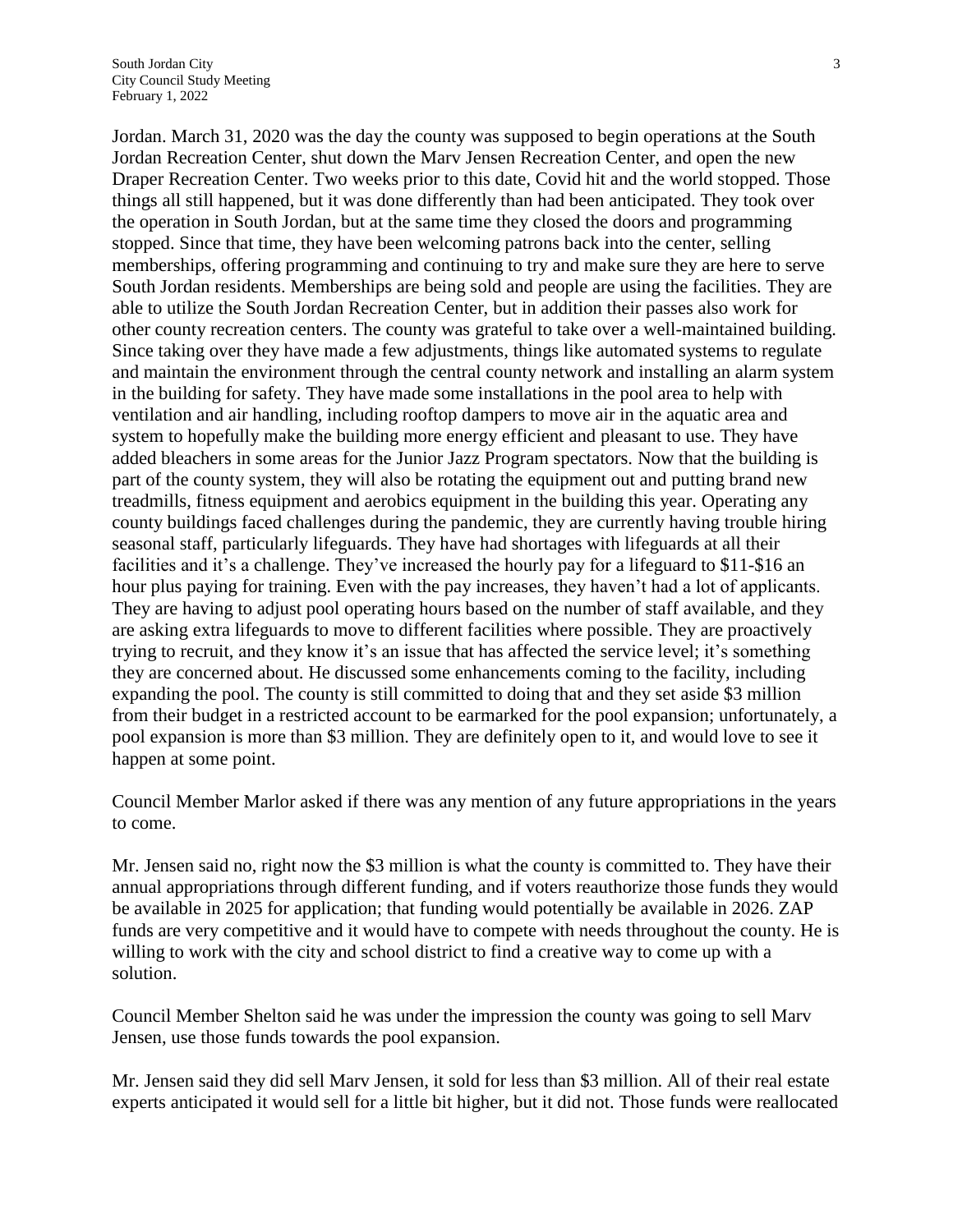during the county's response to Covid, then they were replaced and increased to the full \$3 million.

Council Member Zander asked about the most current number on the expansion costs.

Mr. Jensen said the last number they saw was from \$13-\$15 million. Initially, the estimate was in the \$9 million range, and those costs have just continued to rise over time.

Council Member Zander said she understands that everyone would love to see this happen. She asked, in his experience, what he has seen done to help a project like this get funded.

Mr. Jensen said it takes collaboration, more than one entity. Pools make life better, they get used by the community. Last summer he broke his foot and now has a foot full of screws, his first steps were in a pool and he used a pool exclusively for six weeks to start walking independently again; he very much understands their importance in our community. Pools are expensive though, the minute you put water in a pool it starts breaking down and costs a lot; there is a reason why government entities run pools, because they are heavily subsidized. If we were to charge the true cost of entering a pool, you'd be paying close to \$40-\$45 every time you wanted to swim.

Council Member Zander asked for an example of another city or place where someone actually accomplished something like this with collaboration, where the burden wasn't all on the county.

Mr. Jensen said when they built the JL Sorenson Recreation Center in Herriman, the county put in money, the city came in with money, there was a private landowner that came in and the school district put in money. The county could originally afford a \$16 million recreation center, and after everyone came together it went from that to about \$22 million; they were able to make that building a flagship center with a little bit of everything. The same thing happened with the Draper Recreation Center; the county explained what they could afford, Draper City wanted more and got others involved with money and resources to be able to add a fieldhouse. The school district also contributed, allowing them to expand the pool to serve the high school swim teams better. The county has done plenty of collaboration and they have the examples, agreements and contracts to show for it. They are committed to the recreation center and are extremely glad to have it as part of their county portfolio, but it's South Jordan's Recreation Center, even though it will transfer over to the county in ownership and deed as they finish the Bingham Creek Regional Park. The county is here to serve our residents and open to feedback. He thanked City Manager Gary Whatcott and Strategic Services Director Don Tingey for their hard work through this transition, getting to a point together that benefits both the county and the city residents. He is still working with our Recreation Department and Parks Department, making sure they aren't duplicating services; they want to make sure services are available to residents without wasting taxpayer money offering duplicate programs. He also thanked our Parks Crew that is maintaining the outside of the building, and the Public Works Crew for clearing the snow in the parking lot. He is happy to provide detailed line item budgets and revenue if desired.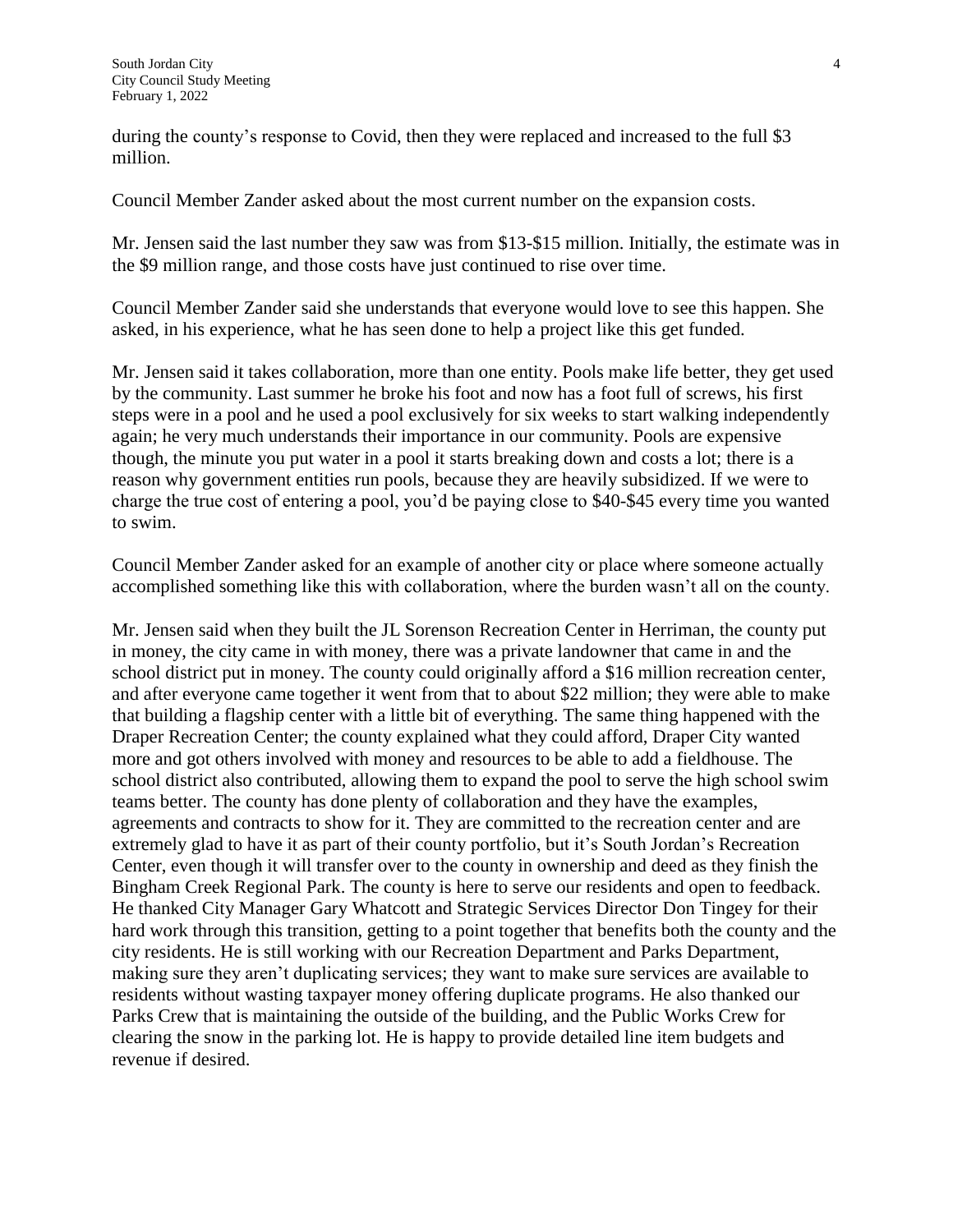Council Member Harris asked what sports in our city he thinks we are not meeting the needs of, possibly not enough sports fields, anything like that.

Mr. Jensen said there are definitely not enough multi-purpose fields; places like a big soccer field for Lacrosse, soccer, flag football, etc. The county's master plan, updated in 2015, showed there was a shortage of multi-purpose fields in our area, even back then; we've only had more residents come in since then. This is why Bingham Creek Park will have six fields in that first phase, as they get used for everything. This park alone however will not meet the needs of this area. They are in the initial phases of updating their master plan, which is done every 10 years; that starts with a community needs assessment that was conducted in November and December of last year with Utah State University. That data will be available to share in the future and they will offer to come back to another meeting here to show us what residents in our zip codes want and need in terms of parks and recreation. After that, they pair that needs assessment with what we have, look at national standards that are set by the National Parks and Recreation Association, then use that to set a standard and decide whether or not they are meeting that standard. Right now, he can say the top requests of county residents are more trails and more parks and open space. As they go through the survey and look at everything, they will count every single field regardless of ownership, decide if it's accessible, and then decide what's needed. We are definitely not meeting the needs and we need another large sports complex in the south part of the valley.

Council Member Harris asked if the county has started to identify any parcels that would work for a large sports complex.

Mr. Jensen said he has a wish list, but they can discuss that later.

Council Member Harris asked if there were any other requests and/or needs our city is not meeting that he is aware of.

Mr. Jensen said pickle ball courts, there are just never enough. His family can't get enough of pickle ball, they are out there all the time with their friends playing and they are always having a hard time finding an empty court to play on. There also aren't enough pools, they no longer build outdoor pools since they need yearlong availability. There is also a need for an additional golf course in this part of the valley, based on the population and growth. Regarding Bingham Creek Regional Park, the county is grateful for the partnership and help of the city. He discussed the Sugarhouse Park and Sugarhouse Park Authority that has been around for almost 70 years. This park being built is something that will outlast everyone in this room, but there is still a lot of work to do. The site has been prepped, \$3 million of dirt has been moved and the site is clean and ready to go for more amenities when the resources and funding are available. He will continue to work with the city and the board to identify those funding opportunities; there will be annual funding through the county, possibly standalone bonds and private donors. Now that the park is coming to fruition he is starting to get calls from people with private groups, wanting to partner on the park. The park, playground and many of the amenities are substantially complete. The turf will be seeded this spring, as soon as it warms up, and then they will need time to let that grow. He knows the residents will want to get out and use the park, they may be able to open it up mid-year with the playground, bike paths and some of the pavilions; the turf fields will not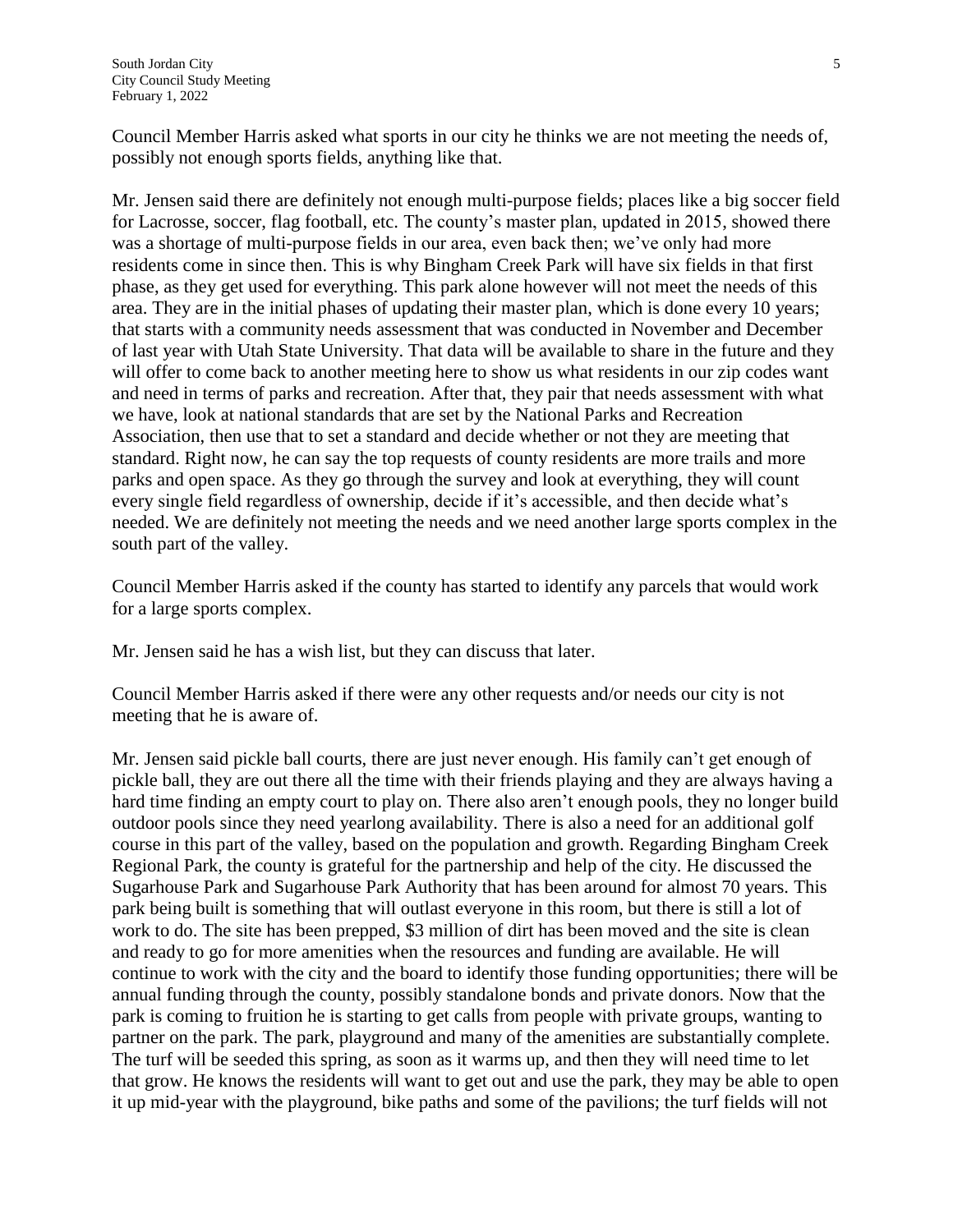be available for use until 2023. They just did the same things at Magna Regional Park, opened the park with no sports teams on the fields for a while so they can grow.

Council Member Harris mentioned that the Hindu temple is in his district, he has had a lot of people asking about Cricket. He asked if that is something that is being addressed by the county, and if he had any information on it.

Mr. Jensen said they worked with some groups to provide Cricket pitches, there is one in Kearns Oquirrh Regional Park, and there was one in Southridge Park in Kearns as well. That is definitely a need and something that could be done at Bingham Creek Regional Park as well. There is plenty of space there, however the challenge with the Cricket pitch is that it has a permanent piece with a concrete slab that's required, so that does limit where it can go. They have discussed that the Cricket pitch fields can be used for little kid soccer and T-ball as well, so it could be considered in future phases of the park.

Council Member Zander mentioned that Bingham Creek will have six multipurpose fields. With the second most in-demand sport being pickle ball, how many pickle ball courts will we have at the park.

Mr. Jensen said it depends on how much money they have, right now it is in a future phase. There is room for about 30, but it depends on funding and how much money is available. They are actively trying to potentially get some money from the legislature to throw at this project because the contractor is still on-site; they could mobilize and put those courts in much quicker, and at a reduced cost. Once the contractor is gone they have to go through the RFP process and design, and the cost goes up. Right now, they are looking at probably between 16-32 courts. It would also be fun to have a championship court there with some bleachers. He pointed out the Round Valley Pickle Ball courts in St. George, which is a championship complex; the biggest championship complex is in Brigham City with around 40 courts, St. George has a couple but they don't have one with over 30 courts.

Council Member Zander said it would be great if Bingham Creek could host tournaments, everyone she knows drives to St. George to participate in tournaments.

Mr. Jensen said there are 16 courts in Wardle Fields Regional Park right now in Phase 1, there is another 42 acres there that has yet to be developed. He believes they put four courts in at Lodestone Regional Park in Kearns, and they just can't build enough.

Council Member Zander said the cool thing about pickle ball is that players range from young to elderly residents; the game is not an age or gender restricted game, it is open for everyone.

Council Member Shelton asked when they expect to open the park to the public, minus the fields.

Mr. Jensen said the answer for the public would be possibly mid-2022, June or July. They get one chance to build this park, so they want to make sure it's done right. Once the first phase is opened, he assured the council they will start getting emails about when everything else will be opening. He has done four or five of these regional parks now, and the same thing happens every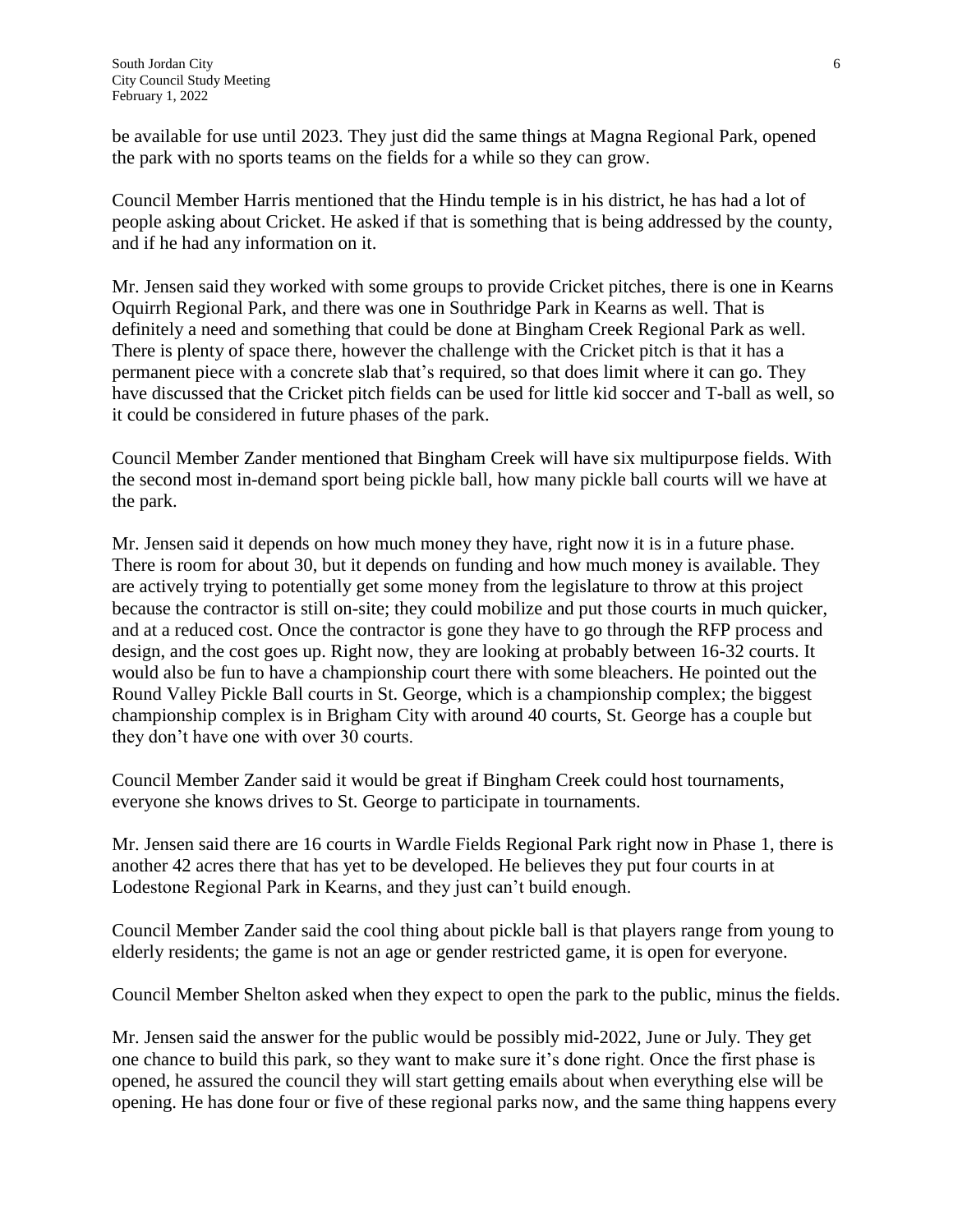time; residents are super excited about everything being built. This first phase was \$15 million, it is a great start. He estimates that when this park is complete and built out, it will be somewhere around \$60-\$70 million. It will basically be twice the size of Sugarhouse Park, and it will be a destination park that will bless the lives of those that live in the southwest part of the valley.

Council Member Shelton asked about coordinating a grand opening ceremony.

Mr. Jensen said the city is a full partner in this park, the county will not do anything without us there.

Council Member Shelton asked if the fencing along 4800 West will come down as part of opening the park.

Mr. Jensen said that depends on how the turf is doing. It will probably come down along the areas with bike paths and be moved around the turf areas so the grass can continue to grow. Throughout this phase, they've tried to build walking trails and bike paths throughout the entire undeveloped part of the park to activate it; they don't want those parts to just sit and catch trash.

Council Member Shelton asked if the trails in the park will connect with the Bingham Creek Trail.

Mr. Jensen said yes, that trail will connect to the park. He has also spoken with the new landowner and developer of the rest of Daybreak, they have a wonderful master plan for all of these trails to connect. The county no longer runs smaller parks as the valley has evolved; their main focus is these large regional parks. Their goal is to connect all of these regional parks throughout the valley with a Class 1 pedestrian trail; that means those trails would have very limited interactions with automobiles, so someone could start at Bingham Creek and go from there to any number of current and regional parks in the county system. They want to make this is a huge network where people can really recreate and travel around safely.

Council Member Shelton said if his math is correct, between the county, the school district and South Jordan City we have roughly half of the estimated \$15 million to build the pool. He asked if anyone is leading the charge to try and figure out how to come up with the other half, or is that something the city should be involved with.

Mr. Jensen said Mayor Ramsey has been a huge advocate for the pool, getting the information out there; the county is here more for support. Sometimes they have success with getting outside donors, especially when they can share a vision and plan and give them a fixed amount. Every time he meets with the Jordan School District this is a topic of discussion as well.

Council Member Zander asked Mr. Jensen about the people who have contacted him, were those calls relative to the Bingham Creek Park or the pool expansion.

Mr. Jensen said those calls were relative to the park. Some of those calls and possible donors are self-serving, and they have to be careful with some of those. They are creating a park that is for the public and open to the public, and they want to focus on that.